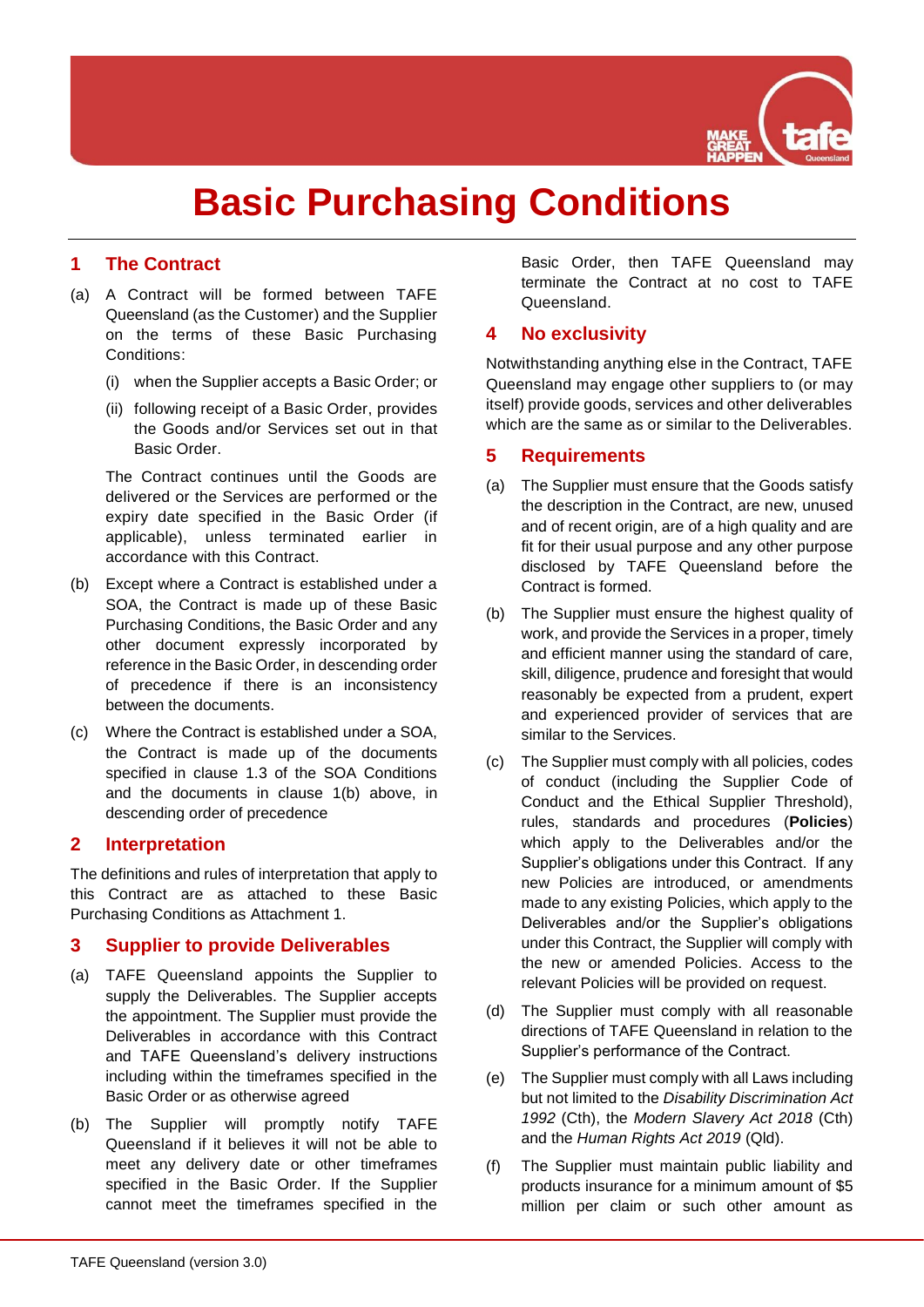specified by TAFE Queensland in the Basic Order and workers' compensation insurance (if required by law), and any other insurance specified in writing by TAFE Queensland.

- <span id="page-1-1"></span>(g) The Supplier must not use or disclose or otherwise make available any Confidential Information to any person except to its Personnel on a need to know basis to perform the Contract.
- <span id="page-1-2"></span>(h) If the Supplier collects or has access to any Personal Information in order to perform the Contract, the Supplier must, when performing this Contract:
	- (i) comply with those parts of Chapter 2 of the Information Privacy Act which are applicable to TAFE Queensland, as if the Supplier were TAFE Queensland; or
	- (ii) immediately notify TAFE Queensland on becoming aware of a breach of this clause or any unauthorised access, use, modification, disclosure or other misuse of any Personal Information.
- <span id="page-1-3"></span>(i) The Supplier is fully responsible for its Personnel, including for ensuring Personnel comply with the Requirements. The Supplier is not, and Supplier Personnel are not, employees of TAFE Queensland.

#### <span id="page-1-0"></span>**6 Warranties**

#### **6.1 Conflict of Interest**

- (a) The Supplier warrants that it and, to the best of its knowledge and belief having made reasonable enquiries, its Personnel do not have a Conflict of Interest in the performance of the Contract, except as previously disclosed in writing to TAFE Queensland and which has been and can continue to be appropriately resolved to the satisfaction of TAFE Queensland.
- (b) If a Conflict of Interest or risk of it arises during the Contract Term, the Supplier must notify TAFE Queensland immediately. Upon receipt of such a notice, or upon TAFE Queensland otherwise identifying a Conflict of Interest or a risk of it, TAFE Queensland may, without limiting its rights under clause [13,](#page-3-0) direct the Supplier as to how to resolve the Conflict of Interest and the Supplier must comply with any reasonable direction given.

#### **6.2 Anti-competitive Conduct**

(a) The Supplier warrants that neither it nor, to the best of its knowledge and belief having made reasonable enquiries, its Personnel have engaged in, or will engage in, any collusive, anticompetitive or similar conduct (**Anti-competitive**  **Conduct**) in connection with the Contract, any associated Invitation Process or any actual or potential contract with any entity for goods and services similar to the Goods and Services.

(b) In addition to any other remedies available to it under Law or contract, TAFE Queensland may, in its absolute discretion, immediately terminate the Contract if it believes the Supplier has engaged in Anti-competitive Conduct.

#### **6.3 Criminal organisation**

The Supplier warrants that it and, to the best of its knowledge and belief having made reasonable enquiries, its Personnel have not been convicted of an offence under the Criminal Code in the *Criminal Code Act 1899* (Qld) where one of the elements of the offence is that the person is a participant in a criminal organisation within the meaning of the Criminal Code.

#### **6.4 Supplier Information**

The Supplier warrants that all representations, warranties, declarations, statements, information and documents made or provided by the Supplier (including its representatives) in connection with the Contract or the associated Invitation Process are complete, accurate, up to date and not misleading in any way.

#### **6.5 Modern Slavery**

- (a) The Supplier warrants that the Supplier and, to the best of its knowledge and belief having made reasonable enquiries, its supply chain have not been convicted of any offence involving Modern Slavery.
- (b) The Supplier must immediately notify TAFE Queensland if it becomes aware of any actual, potential or perceived Modern Slavery in its operation or its supply chain.
- (c) The Supplier warrants that it and its supply chain will conduct their business in a manner so as to reduce the risk of Modern Slavery in their operations and supply chains.

#### **6.6 Warranties are ongoing**

The warranties in this clause are provided as at the date of the Contract and on an ongoing basis. The Supplier warrants that it will immediately notify TAFE Queensland if it becomes aware that any warranty made in this clause [6](#page-1-0) was, when made, or becomes inaccurate, incomplete, out of date or misleading in any way.

#### **7 Invoicing, price and payment**

(a) The Supplier may invoice TAFE Queensland after delivery of Goods and/or Services that comply with the Requirements.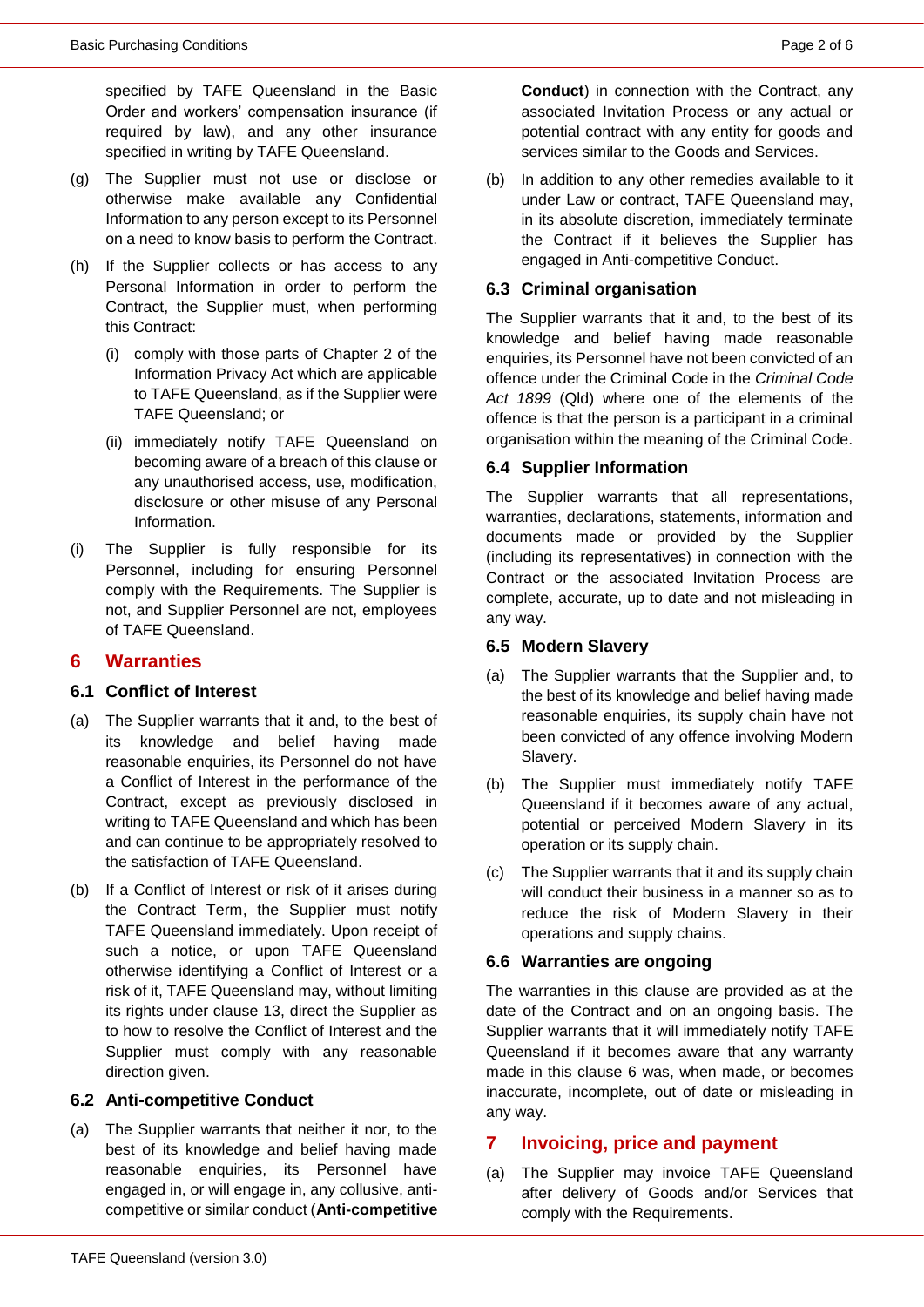- <span id="page-2-0"></span>(b) The Supplier must include adequate information for TAFE Queensland to verify that the invoice is accurate and must provide all supporting documentation reasonably requested by TAFE Queensland. TAFE Queensland is not required to pay any invoice that does not comply with this clause.
- (c) TAFE Queensland will pay each Correctly Rendered Tax Invoice within 30 days of receipt.
- (d) TAFE Queensland may withhold payment of any amount which it disputes in good faith, until the dispute is resolved and it is determined that the amount is payable.
- <span id="page-2-1"></span>(e) The Price is inclusive of all charges, expenses and overheads, and all taxes and duties, except for GST.

#### <span id="page-2-2"></span>**8 GST**

- (a) Unless expressly stated otherwise, all amounts payable under this Contract are GST exclusive.
- (b) Where GST is imposed on a supply under the Contract, the recipient of the supply shall pay to the supplier an amount equal to the GST (if any) payable on the taxable supply, at the same time that it is required to make the payment for the taxable supply, provided that it receives a valid tax invoice at or before the time of payment. Terms in this clause have the same meanings as in the GST Law.

#### <span id="page-2-3"></span>**9 Liability**

The maximum liability of a party to the other, whether in contract, tort (including negligence) or otherwise in connection with the Contract, is an amount equal to the total of all Prices (including additional expenses and charges) payable under the Contract, multiplied by 1.5. The cap on liability does not apply to liability in relation to:

- (a) personal injury, including sickness, injury or death;
- (b) loss of, or damage to, tangible property;
- (c) Wilful Default, Wilful Misconduct, unlawful act or omission of, or failure to comply with applicable Law by the Supplier or its Personnel;
- (d) a breach by the Supplier or its Personnel of any obligation under clause [5\(g\)](#page-1-1) or [5\(h\);](#page-1-2) or
- (e) any Claim by a third party:
	- (i) arising out of any negligent act or omission of the Supplier or its Personnel; or
	- (ii) relating to breach of a third party's Intellectual Property Rights or Moral Rights.

#### <span id="page-2-4"></span>**10 Intellectual Property Rights**

- (a) The Supplier grants (and must procure that relevant third parties grant) TAFE Queensland an irrevocable, unconditional, perpetual, royalty free, non-exclusive, worldwide and transferable (including sub-licensable) licence to exercise all Intellectual Property Rights in the Deliverables, for any purpose of TAFE Queensland, the State of Queensland or any other Queensland Government Body.
- (b) The Supplier warrants that it is authorised to grant the rights in this clause and that the Deliverables and their use as permitted by the Contract will not infringe the Intellectual Property Rights or Moral Rights of any person.

#### <span id="page-2-5"></span>**11 Customer Data**

- (a) The ownership of Customer Data, including any Intellectual Property Rights in Customer Data, shall vest in TAFE Queensland on creation. The Supplier has no right, title or interest in Customer Data except as specified in this clause.
- (b) The Supplier must not use, access, modify or disclose Customer Data to any person except to its Personnel or to others as specified in the Contract on a need to know basis to perform the Contract.
- (c) The Supplier must comply with clauses [5\(g\)](#page-1-1) and [5\(h\)](#page-1-2) and all applicable Laws in relation to Customer Data which is Personal Information or Confidential Information, and must provide reasonable assistance to TAFE Queensland on request to enable TAFE Queensland to comply with Laws, policies and standards applicable to TAFE Queensland in relation to Customer Data including (without limitation) identifying, labelling, searching, reporting, copying, retrieving and modifying Customer Data in relation to Personal Information, Confidential Information, public records, right to information and information standards.

#### **12 Where Requirements not met**

- (a) If any Requirements for the Deliverables are not met, the Supplier must promptly (at TAFE Queensland's option):
	- (i) refund to TAFE Queensland any monies paid for the Deliverables; or
	- (ii) resupply the relevant Goods or re-perform the relevant Services so that the Deliverables comply with the Requirements,

and TAFE Queensland may exercise any other right or remedy that it has under this Contract or otherwise.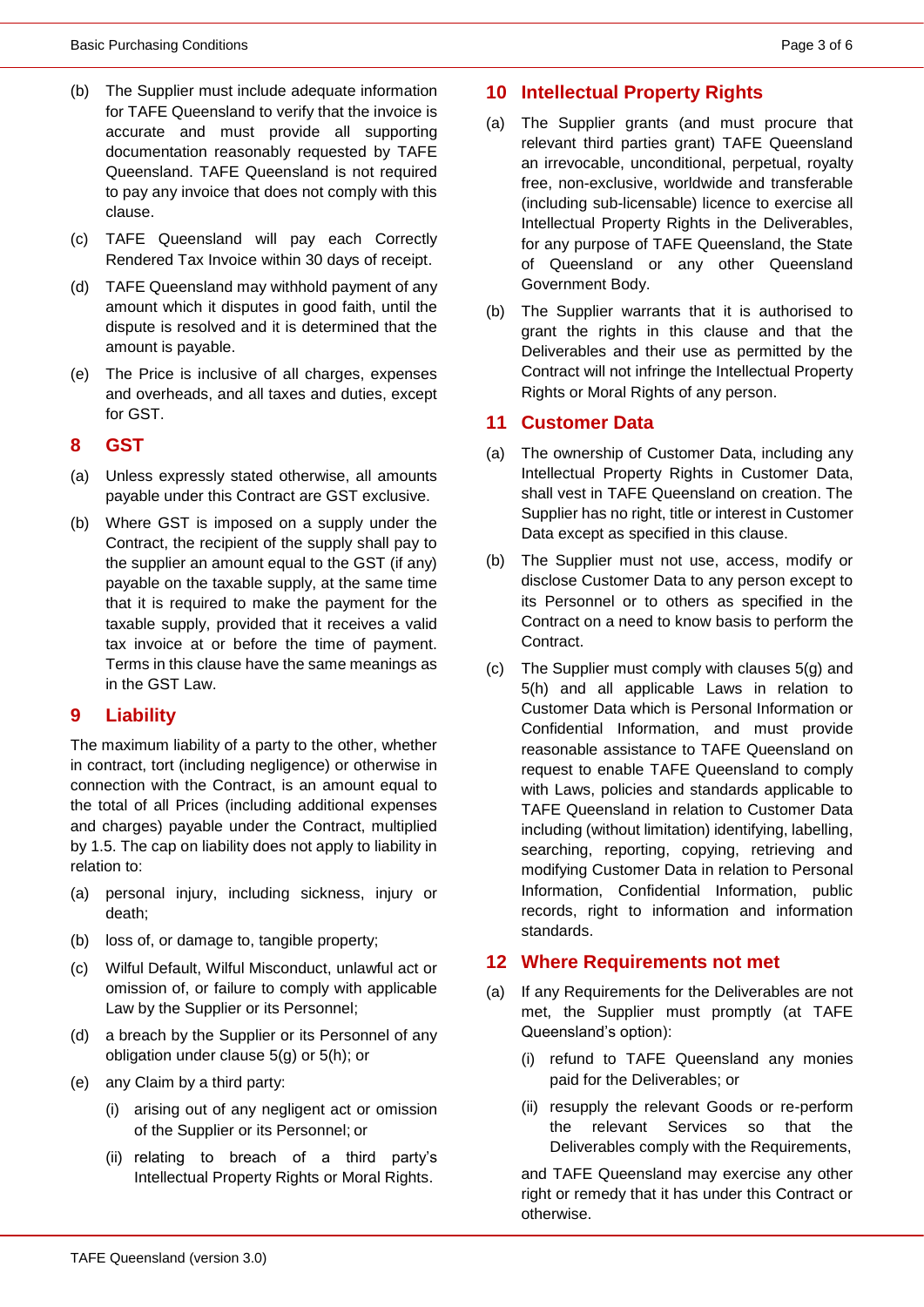- (b) If the Supplier fails to comply with its obligations under this clause, TAFE Queensland may have the Deliverables re-supplied or re-performed by others, and the Supplier must pay TAFE Queensland on demand any costs incurred by TAFE Queensland in doing so.
- (c) Acceptance of the Deliverables by TAFE Queensland does not relieve the Supplier of any of its obligations under the Contract.

## <span id="page-3-0"></span>**13 Termination**

#### <span id="page-3-1"></span>**13.1For cause**

- (a) TAFE Queensland may terminate the Contract immediately on written notice if:
	- (i) TAFE Queensland is satisfied that the Supplier has breached any warranty in this Contract;
	- (ii) a Conflict of Interest exists or arises and has not been, or in TAFE Queensland's view cannot be, appropriately resolved to TAFE Queensland's satisfaction;
	- (iii) the Supplier ceases business or indicates that it is unwilling or unable to complete the Contract;
	- (iv) the Supplier breaches the Contract and the breach cannot be remedied, or the breach can be remedied but the Supplier has not remedied the breach within a reasonable period nominated by TAFE Queensland; or
	- (v) the Supplier is or becomes Insolvent except if the stay on enforcing rights under Part 5.1 of the *Corporations Act 2001* (Cth) applies.
- (b) Without limiting any other rights or remedies TAFE Queensland may have, if TAFE Queensland terminates under this clause [13.1,](#page-3-1) the Supplier must pay or reimburse TAFE Queensland's reasonable costs of obtaining replacement Deliverables or arranging for another supplier to complete the Contract.

#### **13.2Show cause – Supplier Code of Conduct and Ethical Supplier Threshold**

- (a) Where TAFE Queensland reasonably suspects that the Supplier is not complying with the Supplier Code of Conduct or Ethical Supplier Threshold, TAFE Queensland may by written notice require the Supplier to show cause, by the date specified in the notice (which must not be less than 5 Business Days), why TAFE Queensland should not terminate the Contract.
- (b) If the Supplier fails to show reasonable cause by the date specified by TAFE Queensland, then TAFE Queensland may, by notice in writing to

the Supplier, terminate the Contract.

#### <span id="page-3-2"></span>**13.3For convenience**

- (a) TAFE Queensland may terminate this Contract at any time in its absolute discretion without giving reasons by written notice to the Supplier. TAFE Queensland will pay the Supplier for work performed and Deliverables supplied but not yet invoiced on a pro rata basis and the Supplier's reasonable and documented expenses directly relating to the termination. TAFE Queensland will have no other liability to the Supplier relating to the termination under this clause [13.3.](#page-3-2)
- (b) In no case will the compensation payable as a consequence of termination exceed the Price that would have been payable if the Contract had not been terminated. The Supplier must comply with any directions given by TAFE Queensland in the notice in connection with the termination and take all reasonable steps to minimise its expenses relating to the termination.

## **13.4If Contract is under a SOA**

- (a) If this Contract is entered pursuant to a SOA, TAFE Queensland may terminate the Contract for cause immediately on written notice to the Supplier:
	- (i) if the Principal is entitled to terminate the SOA; or
	- (ii) if any customer (including TAFE Queensland) is entitled to terminate for cause any other contract entered under the SOA.
- (b) Unless otherwise specified in the Basic Order, this Contract (including this clause) will survive termination or expiry of the SOA, for any reason.

## <span id="page-3-3"></span>**14 General**

The parties agree that:

- (a) (**notices**) they will send all notices relating to the Contract to the other party at the address listed in the Basic Order, with a copy to the nominated contact person in the Basic Order (or as updated by the parties). Notices will be deemed to be given in accordance with Part C of the The definitions and rules of interpretation that apply to this Contract are as attached to these Basic Purchasing Conditions as Attachment 1;
- (b) (**communication**) they will direct all other communications relating to the Contract to the other party's nominated contact person, or to another person if the other party directs;
- (c) (**variation**) the Contract may only be varied by written agreement of authorised representatives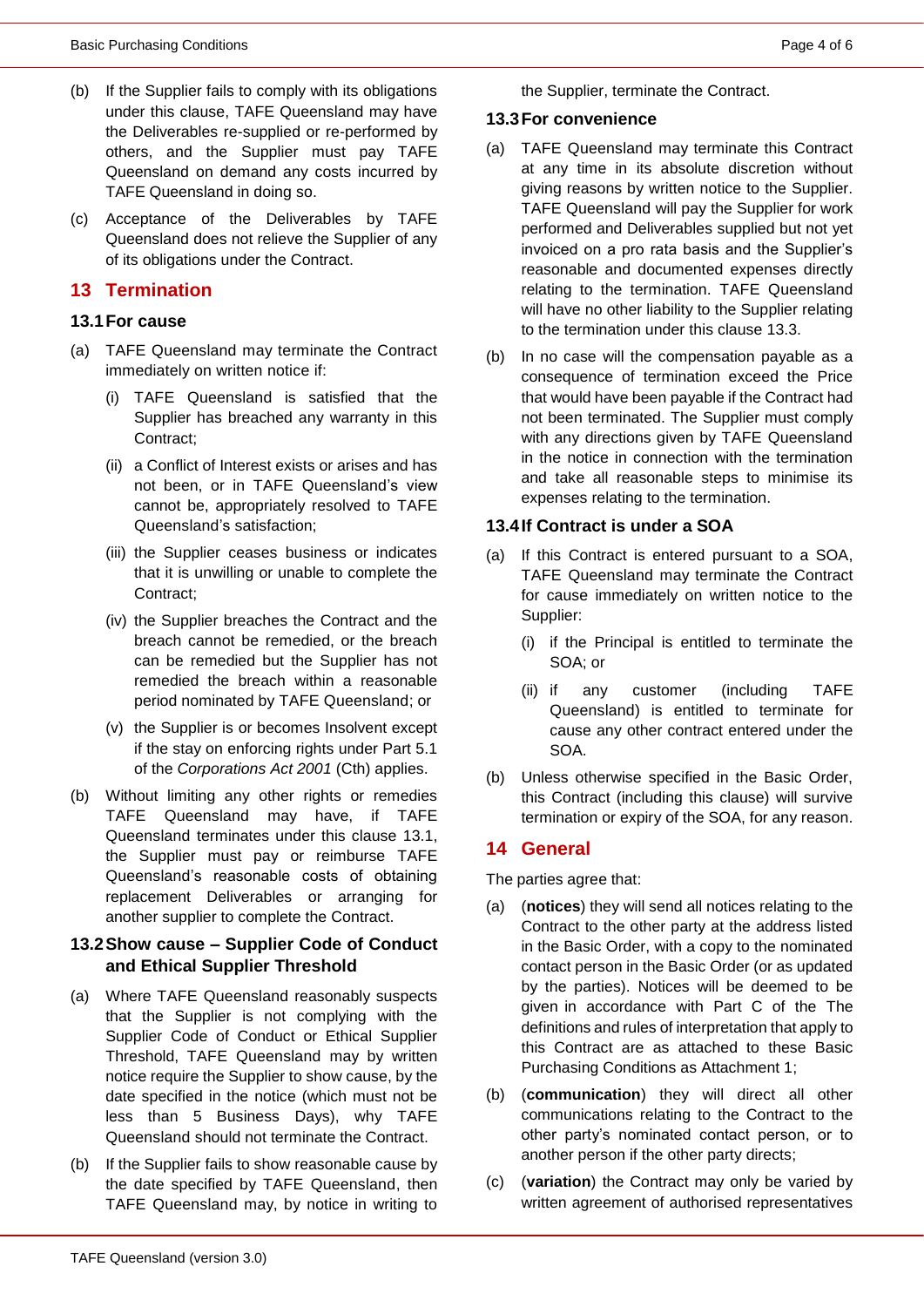of the parties;

- (d) (**entire agreement**) this Contract sets out all the parties' rights and obligations relating to the subject matter of the Contract, and it replaces all earlier representations, statements, agreements and understandings except as stated otherwise in this Contract. No other terms apply;
- (e) (**relationship**) their relationship is of principal and contractor. This Contract does not create any partnership, joint venture, agency or employment relationship. The Supplier must not represent itself or allow anyone else to represent that the Supplier is a partner, joint venturer, agent, officer or employee of TAFE Queensland;
- (f) (**manufacturer warranties**) the Supplier assigns any manufacturer's warranty to TAFE Queensland, where possible to do so, and must inform TAFE Queensland where it is not possible to do so;
- (g) (**delivery**) the Supplier must deliver the Goods or other relevant Deliverables to the Site in accordance with TAFE Queensland's instructions. If the Supplier asks, TAFE Queensland will confirm in writing that the Deliverables have been received;
- (h) (**packaging**) the Supplier must adequately pack and protect Goods to withstand transit and storage;
- (i) (**rejected Goods**) if TAFE Queensland rejects Goods, and the Supplier does not repossess the rejected Goods within 30 days of notice of rejection, TAFE Queensland may sell or dispose of the Goods, at TAFE Queensland's cost;
- (j) (**risk**) risk will transfer to TAFE Queensland when the Goods are delivered to the delivery address specified in writing by TAFE Queensland, in accordance with the delivery instructions;
- (k) (**title**) title in the Goods and Deliverables will transfer on the earlier of the delivery or payment of the applicable Price;
- (l) (**no encumbrance**) the Supplier warrants that the Goods are not (and when title passes, will not be) subject to any encumbrance or interest, except for an encumbrance or interest which arises by operation of a Law that cannot be excluded by contract;
- (m) (**financial viability**) TAFE Queensland, at its absolute discretion, may conduct financial viability assessments on the Supplier. The Supplier must cooperate with any financial viability assessments;
- (n) (**industrial relations**) the Supplier must comply

with all Laws, applicable awards, collective agreements and industrial relations instruments, including those in relation to collective bargaining and the role of trade unions;

- (o) (**access and inspection**) the Supplier must, on reasonable prior written notice from TAFE Queensland, give TAFE Queensland or its nominated agent reasonable access to the Supplier's premises where the Deliverables are being performed or produced, and to Supplier documentation, records and Personnel, to enable TAFE Queensland or a third party engaged by TAFE Queensland to verify:
	- (i) the completeness and accuracy of information provided by the Supplier in connection with the Contract or the associated Invitation Process, and
	- (ii) the Supplier's compliance with its obligations under the Contract,

and must, without limiting TAFE Queensland's other rights, promptly address any noncompliances notified by TAFE Queensland to the Supplier to rectify;

- (p) (**subcontract**) the Supplier may only subcontract any part of its obligation under this Contract to subcontractors with TAFE Queensland's prior written consent. TAFE Queensland will not unreasonably withhold consent but may give consent subject to reasonable conditions. The Supplier's use of subcontractors will not transfer responsibility to the subcontractor nor will it relieve the Supplier from its liabilities and obligations under the Contract;
- (q) (**disputes**) they will not bring any court proceedings relating to this Contract (except urgent interlocutory proceedings) without first attempting to resolve the dispute by negotiation;
- (r) (**right to disclose**) TAFE Queensland may disclose information about the Contract:
	- (i) on the Government's contract directory, where required or recommended by Government procurement policy, or
	- (ii) as required by Law, including under the Right to Information Act and/or the Information Privacy Act;
- (s) (**partnerships, JVs and trusts**) where the Suppler is a:
	- (i) partnership or joint venture, each partner or joint venturer (as applicable) is jointly and severally liable under this Contract; or
	- (ii) trustee, the Supplier represents and warrants in its own right and as trustee of the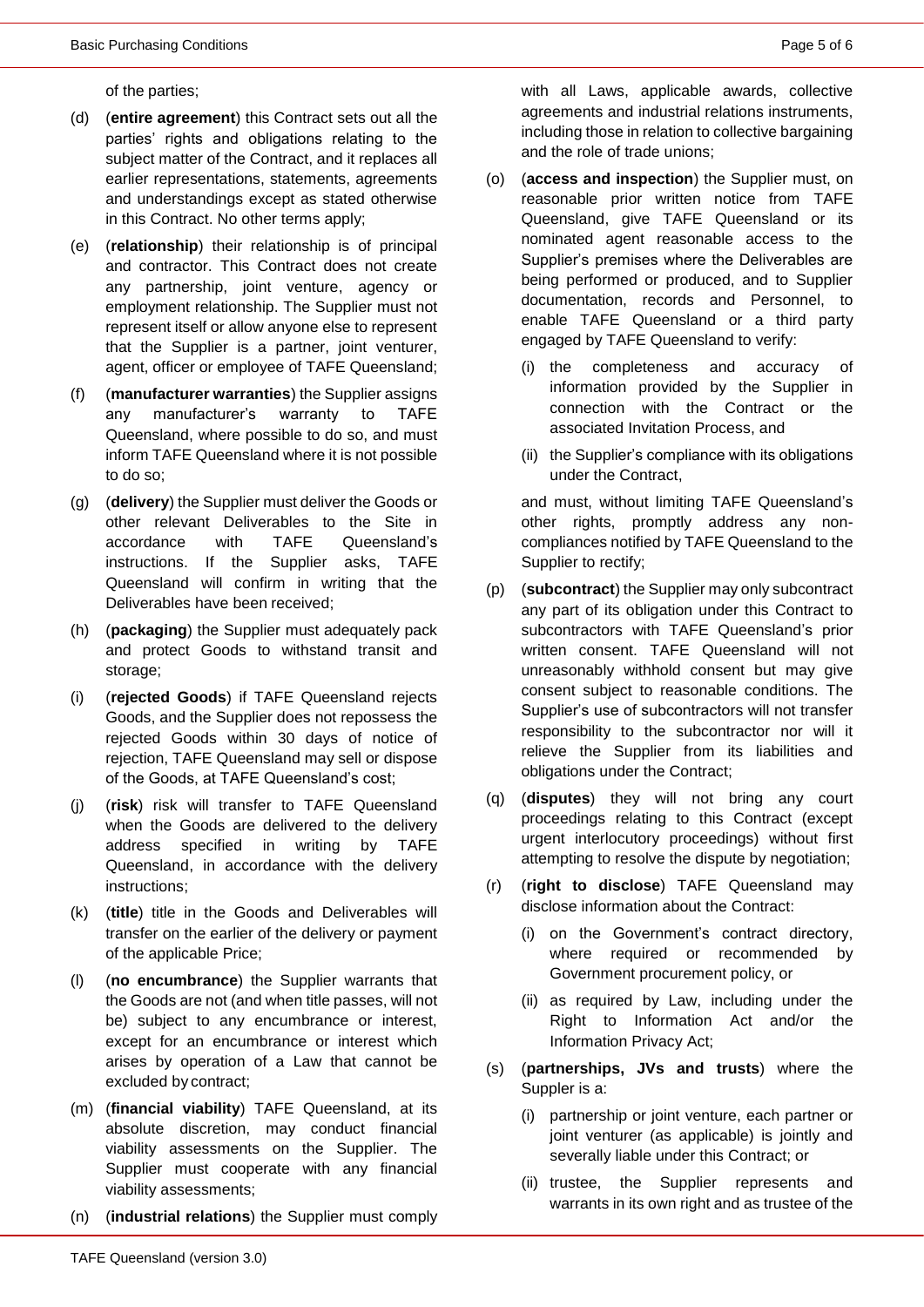trust that, as at the date of this Contract and until such time as all obligations under this Contract are discharged:

- (A) it is the sole trustee of the trust;
- (B) it has the requisite capacity and authority to enter into this Contract on behalf of, and to bind the beneficiaries of, that trust and to perform all obligations under this Contract pursuant to the documents governing that trust; and
- (C) it has the right to be fully indemnified out of the assets of the trust in relation to this Contract and the assets of the trust are sufficient to satisfy all obligations of the trust under this Contract; and
- (t) (**survival**) clauses [2,](#page-0-1) [4,](#page-0-2) [5\(a\),](#page-0-3) [5\(f\),](#page-0-4) [5\(g\),](#page-1-1) [5\(h\),](#page-1-2) [5\(i\),](#page-1-3) [7\(b\),](#page-2-0) [7\(e\),](#page-2-1) [8,](#page-2-2) [9,](#page-2-3) [10,](#page-2-4) [11,](#page-2-5) [13](#page-3-0) and [14](#page-3-3) and any other clauses which are expressed to survive or by their nature survive, will survive termination or expiry of the Contract for any reason.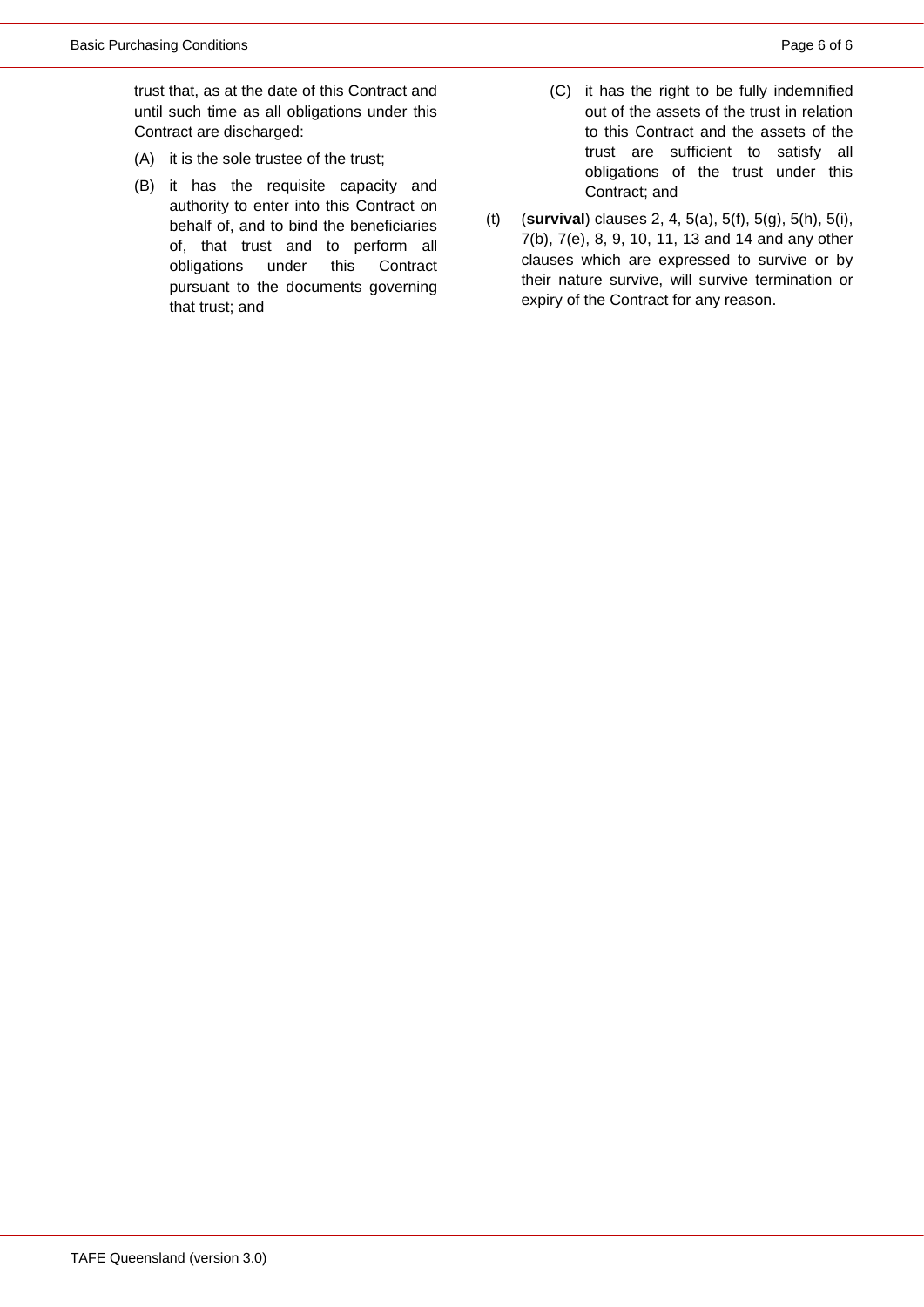

## **Definitions and Interpretation**

## **A Definitions**

**Basic Order** means any form of order from the Customer for the provision of the Deliverables which incorporates or refers to the Basic Purchasing Conditions.

**Basic Purchasing Conditions** means the TAFE Queensland '*Basic Purchasing Conditions*' as published on the TAFE Queensland website, currently available at [https://tafeqld.edu.au/about-us/policy](https://tafeqld.edu.au/about-us/policy-and-governance/policies-and-procedures/supplier-information.html)[and-governance/policies-and-procedures/supplier](https://tafeqld.edu.au/about-us/policy-and-governance/policies-and-procedures/supplier-information.html)[information.html.](https://tafeqld.edu.au/about-us/policy-and-governance/policies-and-procedures/supplier-information.html)

**Best Practice Principles** means the best practice principles with respect to quality, safe workplaces in the Queensland Procurement Policy and any associated guidance mentioned in the Queensland Procurement Policy to support the application of the Best Practice Principles.

**Business Day** means a day other than a Saturday, Sunday or public holiday at the address of the Customer or Principal as applicable, but does not include 27, 28, 29, 30 or 31 December in any year.

**Claim** includes any claim, action, proceeding, demand, liability, obligation, costs (including legal costs), losses, damages or expenses, including those from third parties, those arising out of the terms of any settlement, and any kind of investigation and includes the allegation of a claim.

**Closing Date and Time** means the date and time stated in the Invitation to Offer or Request for Quote, or such later time as may be notified by the Customer or Principal.

**Comprehensive Contract Conditions** means a document titled '*Comprehensive Contract Conditions*' which may be in a similar format to the document available at [www.forgov.qld.gov.au.](http://www.forgov.qld.gov.au/)

**Confidential Information** means all information disclosed by or on behalf of the Customer, Principal or the Supplier (**Discloser**) to the other party (**Recipient**) in connection with an Invitation to Offer, Request for Quote, Contract or SOA or created using that information, which is confidential in nature and designated as confidential, or which a reasonable

person receiving the information would realise is sensitive or confidential, and all information to the extent it is derived from that information, and (in the case of the Principal or Customer) all Customer Data. Confidential Information does not include any information which:

- (a) is or becomes public, except through breach of a confidentiality obligation;
- (b) the Recipient can demonstrate was already in its possession or was independently developed by the Recipient; or
- (c) the Recipient receives from another person on a non-confidential basis except through a breach of a confidentiality obligation.

**Conflict of Interest** means having an interest, affiliation or relationship, or owing an obligation (whether personal, financial, professional or otherwise) which conflicts, may reasonably have the potential to conflict, or may reasonably be perceived as conflicting, with the ability of the Supplier or its Personnel to perform its obligations under the Contract or SOA fairly and objectively.

**Conforming Offer** means an offer by the Supplier to enter into a SOA or Contract, which includes all the information requested, is received by the Closing Date and Time, and meets all other requirements for offers/quotes set out in the Invitation to Offer or Request for Quote.

#### **Consequential Loss** means:

- (a) indirect or consequential loss not arising as a natural consequence of a breach or other event giving rise to liability of a party; and
- (b) any loss of profits, loss of revenue, loss of any contract value, loss of goodwill, damage to reputation, loss of anticipated profit or damages for lost opportunity; and
- (c) loss of data, other than loss of data arising out of any obligation of the Supplier under a Contract with respect to the hosting, storage, migration, conversion, cleansing or backup of data for the Customer in providing the Goods or Services.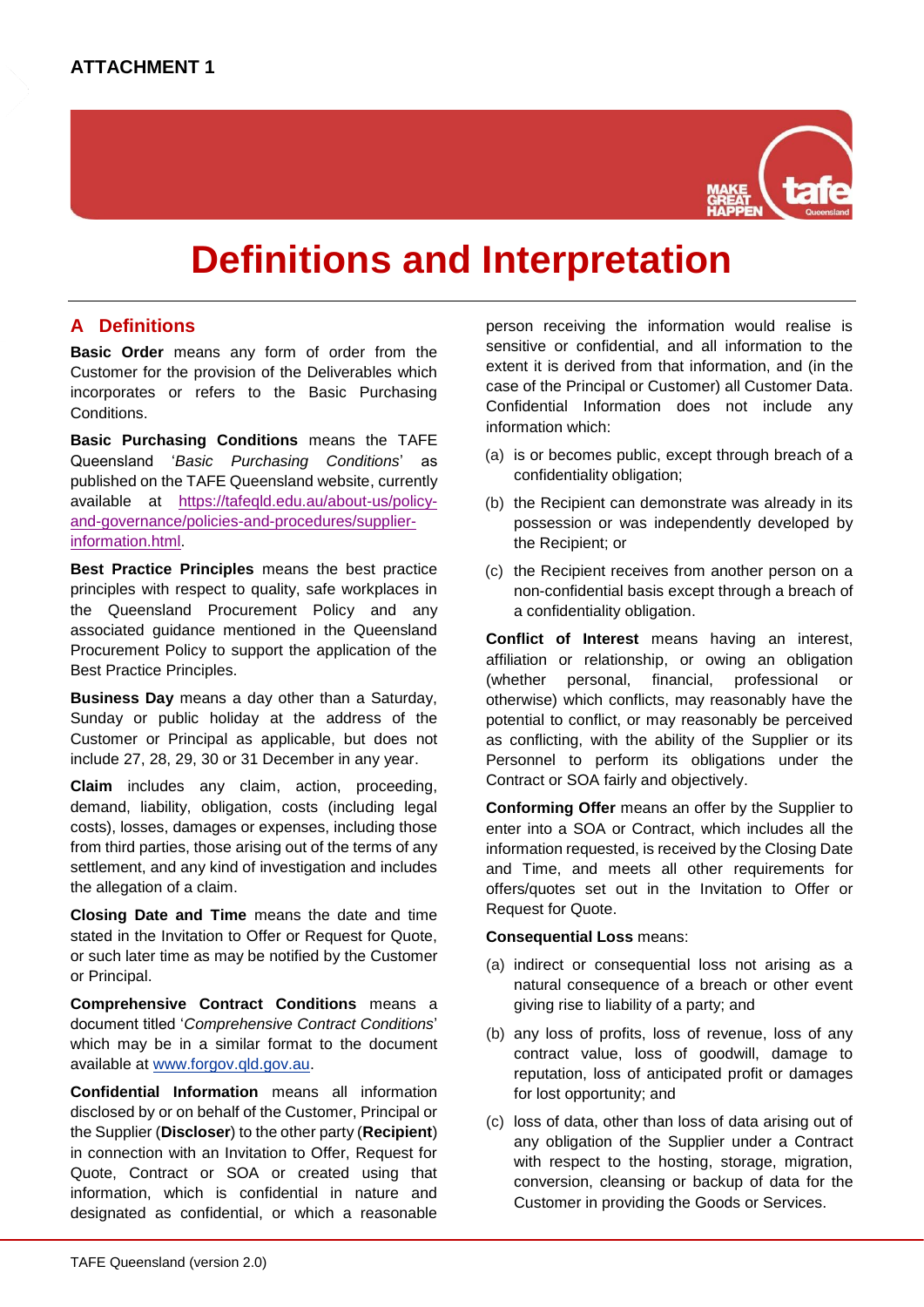**Contract** means an agreement between the Customer and the Supplier, made up of the documents listed in the applicable contract conditions as forming part of the Contract.

**Contract Details** means a document titled '*Contract Details*' that contains information about a specific contract between the Customer and Supplier, which may be in a similar format to the document available at [www.forgov.qld.gov.au.](http://www.forgov.qld.gov.au/)

**Contract Term** means the period of the Contract (including any extensions).

**Correctly Rendered Tax Invoice** means a tax invoice as intended by the GST Law:

- (a) in which the amount claimed is due for payment and correctly calculated either in Australian dollars or in the currency specified in the Details;
- (b) which is set out as an itemised account, identifying the GST exclusive amount, the GST component and the GST inclusive amount and enables the Customer to ascertain what the invoice covers and the amount payable;
- (c) which includes an ABN or ACN number; and
- (d) which includes adequate information for the Customer to verify that the invoice is accurate, and which is accompanied by supporting documentation reasonably requested by the Customer.

**Customer** means the State of Queensland or the entity listed in the Details or Basic Order (as applicable) or for an ITO/RFQ, the entity issuing the ITO/RFQ seeking to enter into a Contract.

**Customer Data** means any information, material, data, dataset or database:

- (a) provided by or on behalf of the Principal or Customer to the Supplier for use, processing, storing or hosting by the Supplier in performing the SOA and/or the Contract; and
- (b) created, processed, produced or derived from using, processing, storing or hosting that information, material, data, dataset or database in the Supplier's performance of the SOA or Contract or the use by the Principal or Customer of the Goods or Services or Deliverables the subject of the SOA or Contract,

and includes Metadata but does not include any preexisting material or new material owned by the Supplier.

**Customer Inputs** means the Customer's Personnel, equipment, premises, documents, access and any other resources that the Customer will provide or make available to the Supplier, which the Supplier will use to provide the Deliverables, set out in the Details.

**Deliverables** means the Goods, Services and documentation to be provided to the Customer including as described in the Requirements, and all incidental and ancillary goods, services and documentation.

**Details** means:

- (a) for purchases under an SOA, the SOA Details and the SOA Order; or
- (b) otherwise, the Contract Details.

**Discloser** has the meaning given in the definition of Confidential Information.

**Eligible Customer** means an entity which is entitled to enter into a Contract under a SOA or other Supply Arrangement, being:

- (a) a Queensland Government department or agency;
- (b) a Queensland Government Body;
- (c) an entity which is directly or indirectly, partially or entirely funded by the State of Queensland, and/or a community based, non-profit making organisation performing community services, and/or another entity, from time to time approved by the State of Queensland acting through the Department of Energy and Public Works - Office of the Chief Advisor – Procurement (or successor entity), as an Eligible Customer; and
- (d) the Commonwealth, another State or a Territory Government.

**Ethical Supplier Threshold** means the Ethical Supplier Threshold as described in the Queensland Procurement Policy.

**Expression of Interest** or **EOI** means a request issued to the marketplace to gather information, usually of a high level and broad in nature, as to what is available in relation to the requirements of a Customer or a Principal. These are forms of early market engagements and are non-binding requests to gather information.

**General Contract Conditions** means a document titled '*General Contract Conditions*' which may be in a similar format to the document available at [www.forgov.qld.gov.au.](http://www.forgov.qld.gov.au/)

**Goods** means the goods the Supplier will provide, described in the Details or Basic Order.

**Government Department or Instrumentality** means any governmental regulator, including Work Health Safety Queensland, the Queensland Building and Construction Commission, the Fair Work Commission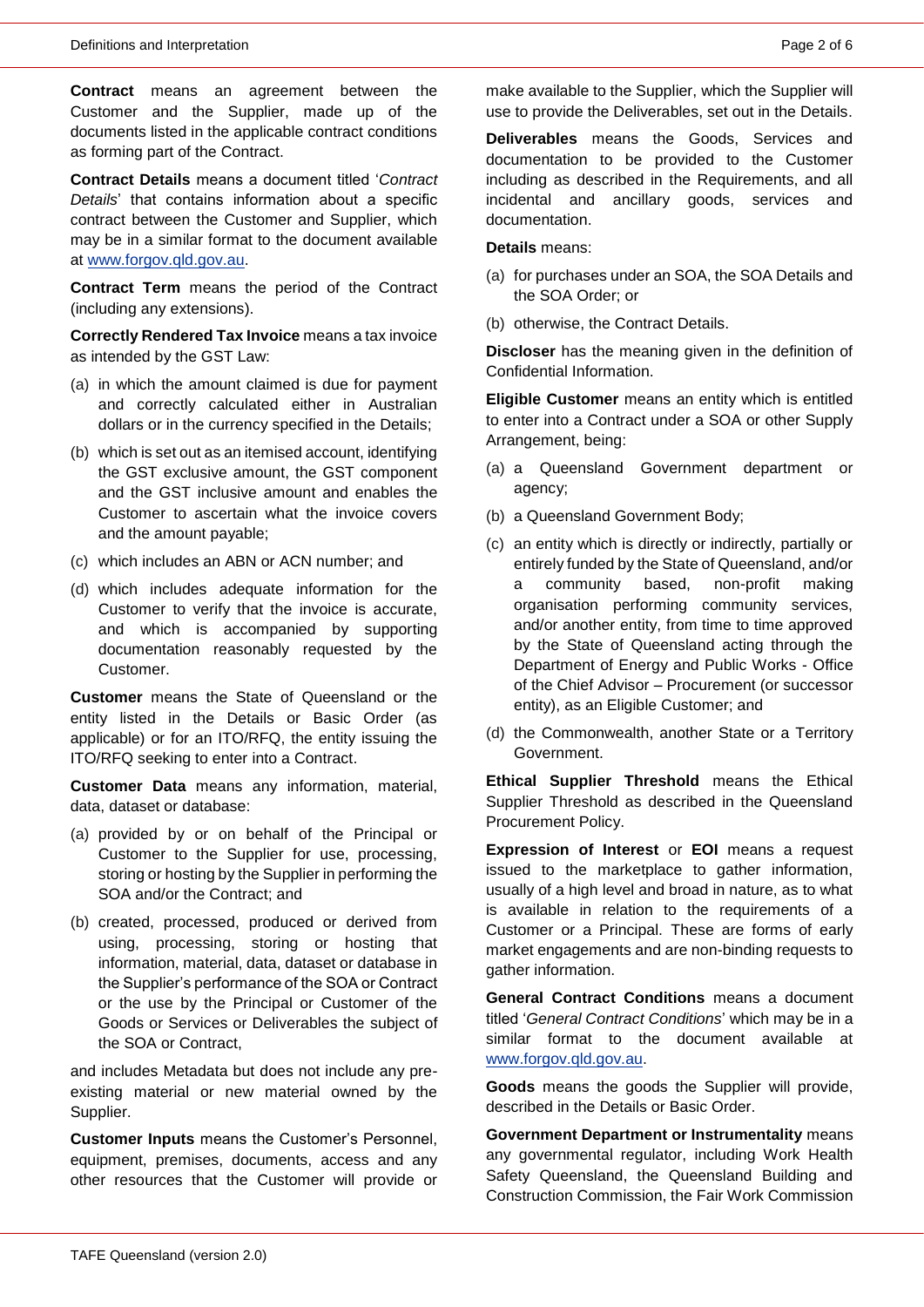and the Australian Building and Construction Commission.

**GST** has the meaning given in the GST Law and includes an amount payable under or in accordance with section 5 of the *GST and Related Matters Act 2000* (Qld) or equivalent legislation.

**GST Law** has the meaning given to that term in the *A New Tax System (Goods and Services Tax) Act 1999*  (Cth).

**Information Privacy Act** means the *Information Privacy Act 2009* (Qld).

A person or entity is **Insolvent** if:

- <span id="page-8-0"></span>(a) it is (or states that it is) an insolvent under administration or insolvent (each as defined in the *Corporations Act 2001* (Cth)); or
- <span id="page-8-1"></span>(b) it is in liquidation, in provisional liquidation, under administration or wound up or has had a controller appointed to its property; or
- <span id="page-8-2"></span>(c) it is subject to any arrangement, assignment, moratorium or composition, protected from creditors under any statute or dissolved (in each case, other than to carry out a reconstruction or amalgamation while solvent on terms approved by the other parties to this Contract); or
- (d) an application or order has been made (and in the case of an application, it is not stayed, withdrawn or dismissed within 30 days), resolution passed, proposal put forward, or any other action taken, in each case in connection with that person, which is preparatory to or could result in any of [\(a\),](#page-8-0) [\(b\)](#page-8-1) or [\(c\)](#page-8-2) above; or
- (e) it is taken (under section 459F(1) of the *Corporations Act 2001* (Cth)) to have failed to comply with a statutory demand; or
- (f) it is the subject of an event described in section 459C(2)(b) or section 585 of the *Corporations Act 2001* (Cth) (or it makes a statement from which another party to this agreement reasonably deduces it is so subject); or
- <span id="page-8-3"></span>(g) it is otherwise unable to pay its debts when they fall due; or
- (h) something having a substantially similar effect to [\(a\)](#page-8-0) to [\(g\)](#page-8-3) happens in connection with that person or entity under the Laws of any jurisdiction.

**Intellectual Property Rights** includes all copyright, trade mark, design, patents, semiconductor or circuit layout rights, plant breeders rights and other proprietary rights, and any rights to registration of such rights existing anywhere in the world, whether created before or after the date of the Invitation to Offer,

Request for Quote, Contract or SOA (as applicable), but excludes Moral Rights.

**Invitation Process** means the process commenced by the issuing of a Request for Quote, Invitation to Offer or any other communication between the Customer/Principal and Supplier in relation to the potential supply of goods, services and deliverables, including the preparation and submission of any offer, the evaluation of offers, any negotiations and the acceptance or rejection of offers, and concluding upon entering into the SOA or Contract with the Supplier or upon the termination of the process.

**Invitation to Offer** or **ITO** means an invitation to offer issued by a Customer or Principal seeking offers for the provision of goods, services and/or deliverables.

**Key Personnel** means the people identified in Requirements, Details or otherwise in a Contract as 'key personnel'.

**Laws** means all:

- (a) Acts, ordinances, regulations, by-laws, orders, awards and proclamations in force from time to time in Queensland and any other relevant jurisdiction:
- (b) certificates, licenses, consents, permits, approvals and requirements of organisations having jurisdiction in connection with the provision of the Deliverables;
- (c) the requirements of any authority with jurisdiction in respect of the Deliverables and/or the Site, as applicable; and
- (d) fees and charges payable in connection with the foregoing.

**Local Benefits Test r**efers to weighted evaluation criterion used to determine the benefit a Supplier will bring to the local area as referred to in the Queensland Procurement Policy.

**Local Supplier** is as defined in the Queensland Procurement Policy.

**Machinery of Government Change** means a transfer of responsibility, function or operations, in whole or in part, from a Queensland Government department or agency or Queensland Government Body to another Queensland Government department or agency or Queensland Government Body.

**Metadata** means any system-generated data that is created or generated in connection with the Customer's use of the Goods or Services, including in the use, processing, storing or hosting of any information, material, data, dataset or database in the provision of the Goods or Services and includes any descriptive, structural and administrative metadata.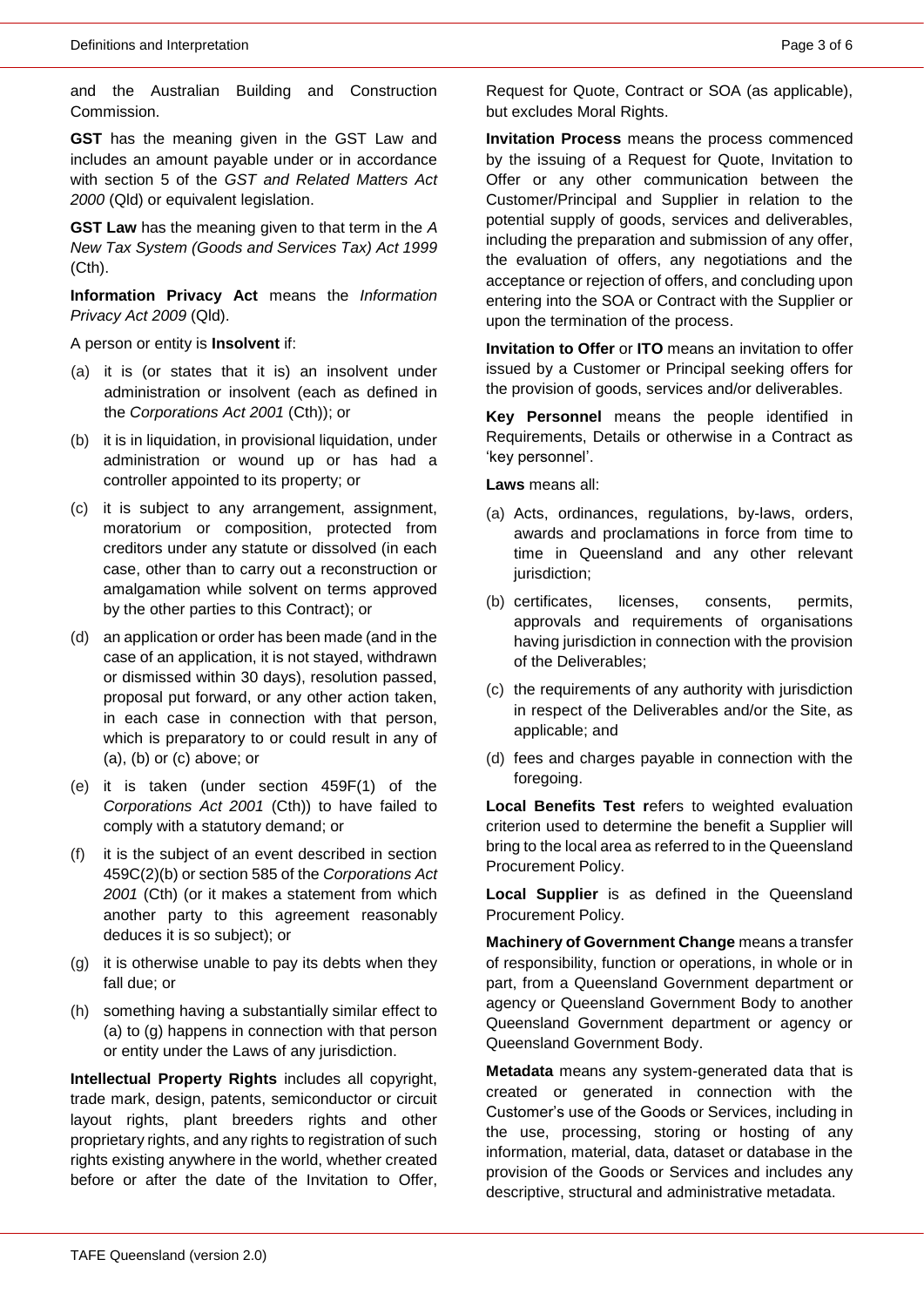**Modern Slavery** is as defined under the *Modern Slavery Act 2018* (Cth).

**Moral Rights** means the right of integrity of authorship, the right of attribution of authorship and the right not to have authorship falsely attributed, more particularly as conferred by the *Copyright Act 1968*  (Cth), and rights of a similar nature anywhere in the world, whether existing before or after the date of the Invitation to Offer, Request for Quote, Contract or SOA (as applicable).

**Offer Validity Period** means the period stated in the Invitation to Offer or Request for Quote (as applicable) in which the offer is open for acceptance by the Customer or Principal.

**Panel** means one or more suppliers each of which have entered into a SOA or other Supply Arrangement with the Principal to provide the same or similar goods and/or services to Eligible Customers.

**Personal Information** has the meaning given:

- (a) for the purpose of the Information Privacy Act, in that Act; or
- (b) for the purposes of the Privacy Act, in that Act.

**Personnel** means:

- (a) officers, directors, employees, agents, temporary contractors; and
- (b) in the case of the Supplier, includes:
	- (i) any subcontractor and the subcontractor's officers, directors, employees, agents and temporary contractors; and
	- (ii) any other person employed or engaged in the performance of the Contract or SOA (as applicable).

**Preferred Supplier Panel** or **PSP** means a form of Supply Arrangement established by the Principal of suppliers of particular goods and/or services which satisfy the Principal's predetermined criteria, from which Eligible Customers may invite suppliers to submit offers to provide goods and or services. It may also be referred to as a pre-qualified panel.

**Price** means the price or prices described in a Contract or SOA, or calculated using a calculation method in the Details (for a Contract), or SOA Details (for a SOA).

**Principal** is the party described in:

- (a) the SOA Details, responsible for administering the SOA;
- (b) for any other Supply Arrangement, the entity responsible for administering that arrangement; or
- (c) for an ITO, the entity seeking to establish a Supply Arrangement.

**Privacy Act** means the *Privacy Act 1988* (Cth).

**Queensland Government Body** means any of:

- (a) a body corporate or an unincorporated body established or constituted for a public purpose by the State of Queensland legislation, or an instrument made under that legislation (including a local authority);
- (b) a body established by the State of Queensland through the Governor or a Minister; or
- (c) an incorporated or unincorporated body over which the State of Queensland exercises control.

**Queensland Procurement Policy** means the Queensland Procurement Policy as published from time to time.

**Recipient** has the meaning given in the definition of Confidential Information.

**Reliable Information** means information and documents provided by or on behalf of the Customer or the Principal, to the extent that the Customer or Principal (as applicable) has expressly agreed in writing that the Supplier may rely on such information or documents, but only in respect of the purpose and validity period nominated by the Customer or the Principal.

**Request for Quote** or **RFQ** means a document issued by a Customer seeking quotes or offers for the supply of Deliverables.

**Request for Information** or **RFI** has the same meaning as Expression of Interest.

**Requirements** means the standards, specifications and other requirements for the Deliverables and the performance of the Supplier's obligations under the Contract or SOA, which are set out in the Contract, SOA, the Invitation to Offer or Request for Quote (if any), or otherwise agreed by the parties in writing.

**Right to Information Act** means the *Right to Information Act 2009* (Qld).

**Schedule** means the schedules set out in the Contract Details or the SOA Details (whichever is applicable).

**Services** means the services the Supplier will perform under the Contract, described in the Details or Basic Order (as applicable).

**Site** means the site or premises at which the Deliverables are to be provided as specified in the Details or Basic Order (as applicable).

**Small Business** means a legal entity where the total number of employees and contractors which are employed/engaged by:

(a) that entity; and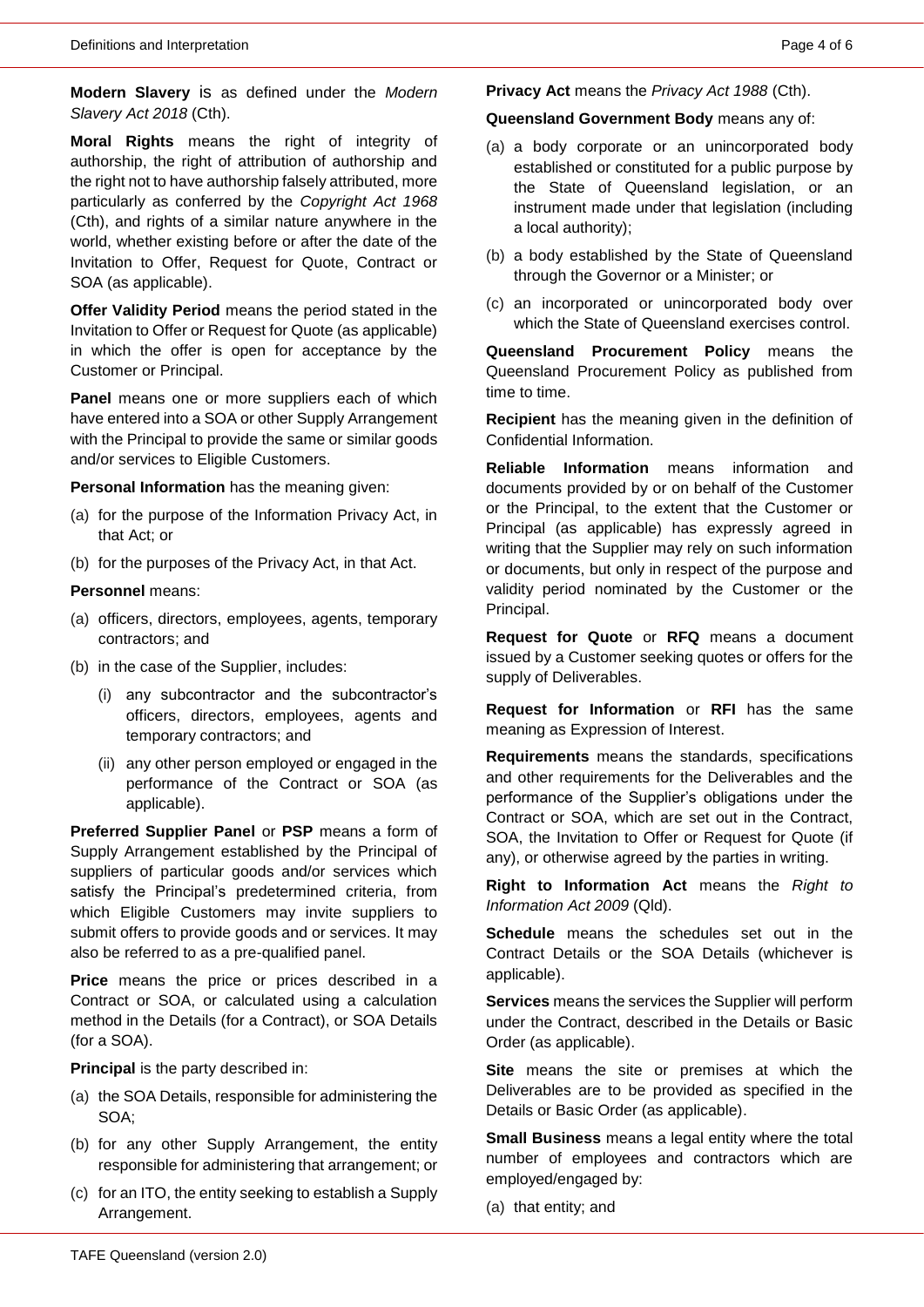(b) all of its related bodies corporate and associated entities, as those terms are defined in the *Corporations Act 2001* (Cth),

is less than 20.

**SOA** or **Standing Offer Arrangement** means a standing offer arrangement entered into between the Principal and the Supplier, made up of the documents described in the SOA Conditions.

**SOA Conditions** means a document titled '*Standing Offer Arrangement Conditions*' (or similar) which may be in a similar format to the document available at [www.forgov.qld.gov.au.](http://www.forgov.qld.gov.au/)

**SOA Details** means a document executed by the Principal and the Supplier under which the SOA is established, that contains information about the specific SOA document titled '*Standing Offer Arrangement Details*' (or similar), which may be in a similar format to the document available at [www.forgov.qld.gov.au.](http://www.forgov.qld.gov.au/)

**SOA Order** means any order or acknowledgment from the Customer for the provision of Deliverables that are the subject of a SOA (and may also be regarded as a Basic Order if the Basic Purchasing Conditions apply to the Contract established under the SOA).

**SOA Term** means the period of the SOA (including any extensions).

**Social Enterprise** means a trading organisation led by an economic, social, cultural or environmental purpose consistent with a public or community benefit, which reinvests the majority of its profits/surplus in the fulfilment of that purpose.

**Social Procurement** refers to using the government's purchasing power to generate social benefits, adding value to procurement outcomes and supporting supplier and workforce diversity.

#### **Supplier**:

- (a) for a Contract, is described in the Basic Order or Details (as applicable);
- (b) for a SOA, is described in the SOA Details; and
- (c) for an Invitation Process, is a potential supplier invited to participate in the Invitation Process.

**Supplier Code of Conduct** means the supplier code of conduct available at [www.forgov.qld.gov.au](http://www.forgov.qld.gov.au/) (as updated and amended from time to time).

**Supply Arrangement** means any form of supply arrangement established by the Principal under which Eligible Customers can engage suppliers including but not limited to Standing Offer Arrangements, prequalified supplier arrangements, pre-qualified panels,

Preferred Supplier Panels or preferred supplier arrangements.

**Wilful Default** means fraud, fraudulent concealment, dishonesty, or any illegal or malicious act or omission in relation to the Contract or SOA by the Supplier or its Personnel.

**Wilful Misconduct** means an intentional breach of either a material provision of the Contract, SOA or of a Law in respect of the Supplier's obligations under the Contract or SOA, committed with reckless disregard for the consequences and in circumstances where the Supplier or its Personnel know or ought to know that those consequences would likely result from the breach, and which is not due to an honest mistake, oversight, error of judgement, accident or negligence.

#### **B Interpretation**

Unless it is expressly stated that a different rule of interpretation will apply:

- (a) (**agreement**) a reference to an agreement includes any variation or replacement of the agreement;
- (b) (**Business Day**) if the due date for any obligation is not a Business Day, the due date will be the next Business Day;
- (c) (**consistency**) where an Invitation to Offer, Request for Quote, EOI/RFI, Contract or SOA is made up of more than one document, the Invitation to Offer, Request for Quote, EOI/RFI, Contract or SOA must be read in a way that minimises inconsistency, ambiguity or discrepancy;
- (d) (**plural**) words in the singular include the plural and vice versa;
- (e) (**grammatical forms**) if any expression is defined, other grammatical forms of that expression will have corresponding meanings, unless the context otherwise requires;
- (f) (**contract departures**) the contract departures section of the Details will take precedence over all other documents;
- (g) (**currency**) all currency amounts are in Australian dollars unless otherwise expressly stated;
- (h) (**headings**) headings are provided for convenience and do not affect the interpretation of the Invitation to Offer, Request for Quote, Expression of Interest / Request for Information or documents making up a Contract or Standing Offer Arrangement;
- (i) (**includes**) "include", "includes" and "including" must be read as if followed by the words "without limitation";